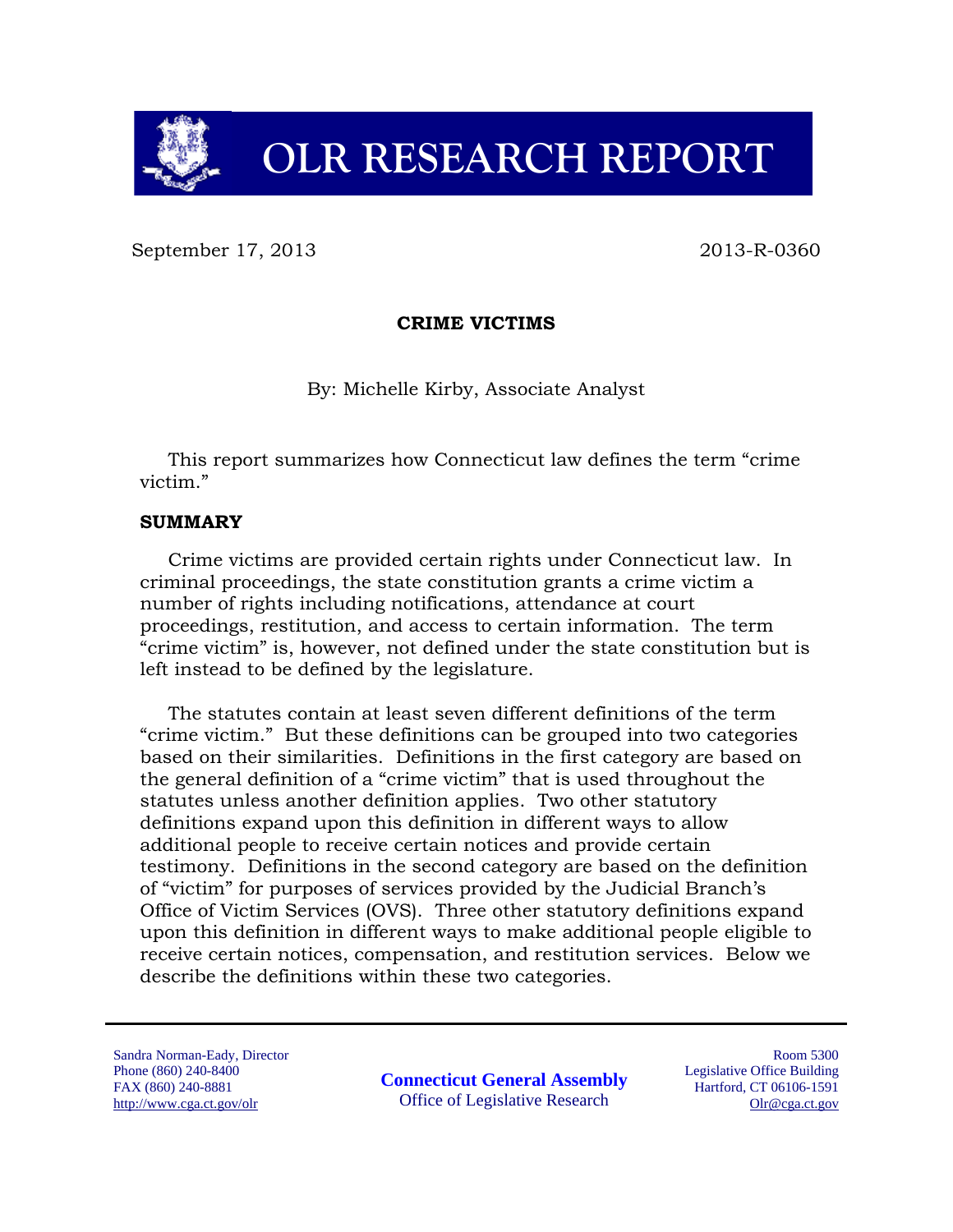#### **CONNECTICUT CONSTITUTION**

In criminal prosecutions the state constitution grants crime victims, as defined by the general assembly, the right to:

- 1. be treated with fairness and respect throughout the criminal justice process;
- 2. timely disposition of the case following arrest of the accused, provided no right of the accused is abridged;
- 3. be reasonably protected from the accused throughout the criminal justice process;
- 4. notification of court proceedings;
- 5. attend the trial and all other court proceedings the accused has the right to attend, unless the victim is to testify and the court determines that the testimony would be materially affected by hearing other testimony;
- 6. communicate with the prosecution;
- 7. object to or support any plea agreement entered into by the accused and the prosecution and make a statement to the court prior to the acceptance of the guilty plea or nolo contendere by the accused;
- 8. make a statement to the court at sentencing;
- 9. restitution, which must be enforceable as with any other cause of action or as otherwise provided by law; and
- 10. information about the accused's arrest, conviction, sentence, imprisonment, and release (Connecticut Constitution, Article First,  $§ 8(b)$ .

#### **CONNECTICUT STATUTES**

The statutes contain at least seven different definitions of the term "crime victim." But these definitions can be grouped into two categories based on their similarities. Definitions in the first category are based on the general definition of a "crime victim" that is used throughout the statutes unless another definition applies. Two other statutory definitions expand upon this definition in different ways to allow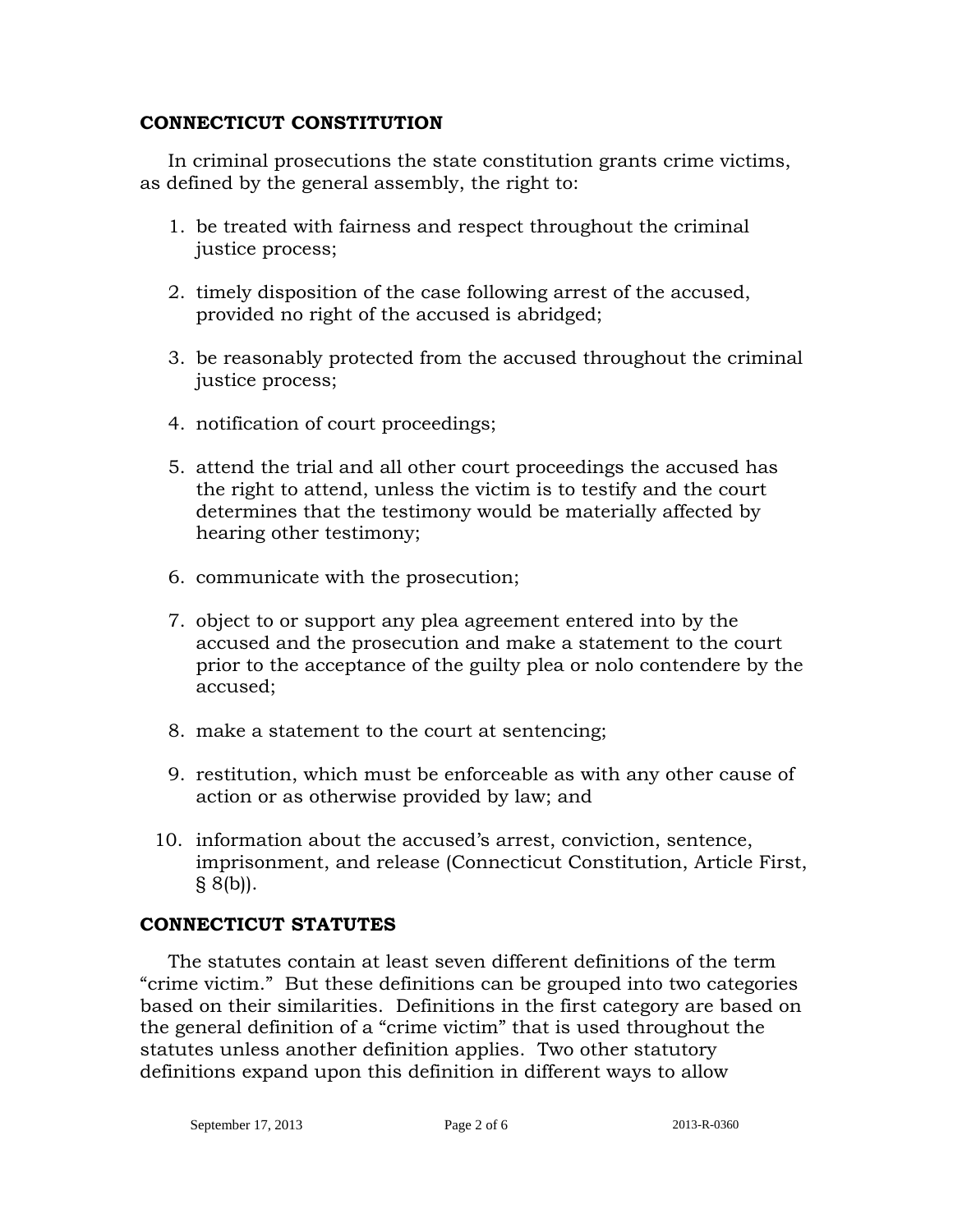additional people to receive certain notices and provide certain testimony. Definitions in the second category are based on the definition of "victim" for purposes of services provided by the Judicial Branch's Office of Victim Services (OVS). Three other statutory definitions expand upon this definition in different ways to make additional people eligible to receive certain notices, compensation, and restitution services. Below we describe the definitions within these two categories.

### *General Definition and its Variations*

Under the general definition, a "crime victim" is an individual who suffers direct or threatened physical, emotional, or financial harm as a result of a crime and includes:

- 1. immediate family members of a minor, incompetent individual, or homicide victim and
- 2. a homicide victim's designated decision maker (see [CGS § 1-56r\)](http://cga.ct.gov/current/pub/chap_007c.htm#sec_1-56r).

The general definition applies (1) specifically to provisions related to a peace officer's duty to render assistance and refer crime victim to OVS [\(CGS § 54-222a\)](http://cga.ct.gov/current/pub/chap_968.htm#sec_54-222a) and (2) throughout the statutes unless another definition applies [\(CGS § 1-1k\)](http://cga.ct.gov/current/pub/chap_001.htm#sec_1-1k).

Table 1 shows that the general definition is broadened when used in provisions related to (1) victim notification of judicial proceedings by the state's attorneys and (2) a victim's testimony at a Board of Pardons and Paroles pardons session. For these purposes, the general definition includes the (1) legal representative of the harmed individual and (2) immediate family members of all deceased victims, not just those of homicide victims [\(CGS §§ 51-286e](http://cga.ct.gov/current/pub/chap_886.htm#sec_51-286e) & [54-130d\)](http://cga.ct.gov/current/pub/chap_961.htm#sec_54-130d).

Table 1 also shows that the general definition is broadened even further to include the designated decision maker of all deceased victims, not just those of homicide victims, when the provisions relate to victim testimony:

- 1. prior to acceptance of plea agreement,
- 2. at a sentencing hearing, and
- 3. at a parole hearing  $(CGS SSS 54-91c 8s 54-126a)$  $(CGS SSS 54-91c 8s 54-126a)$ .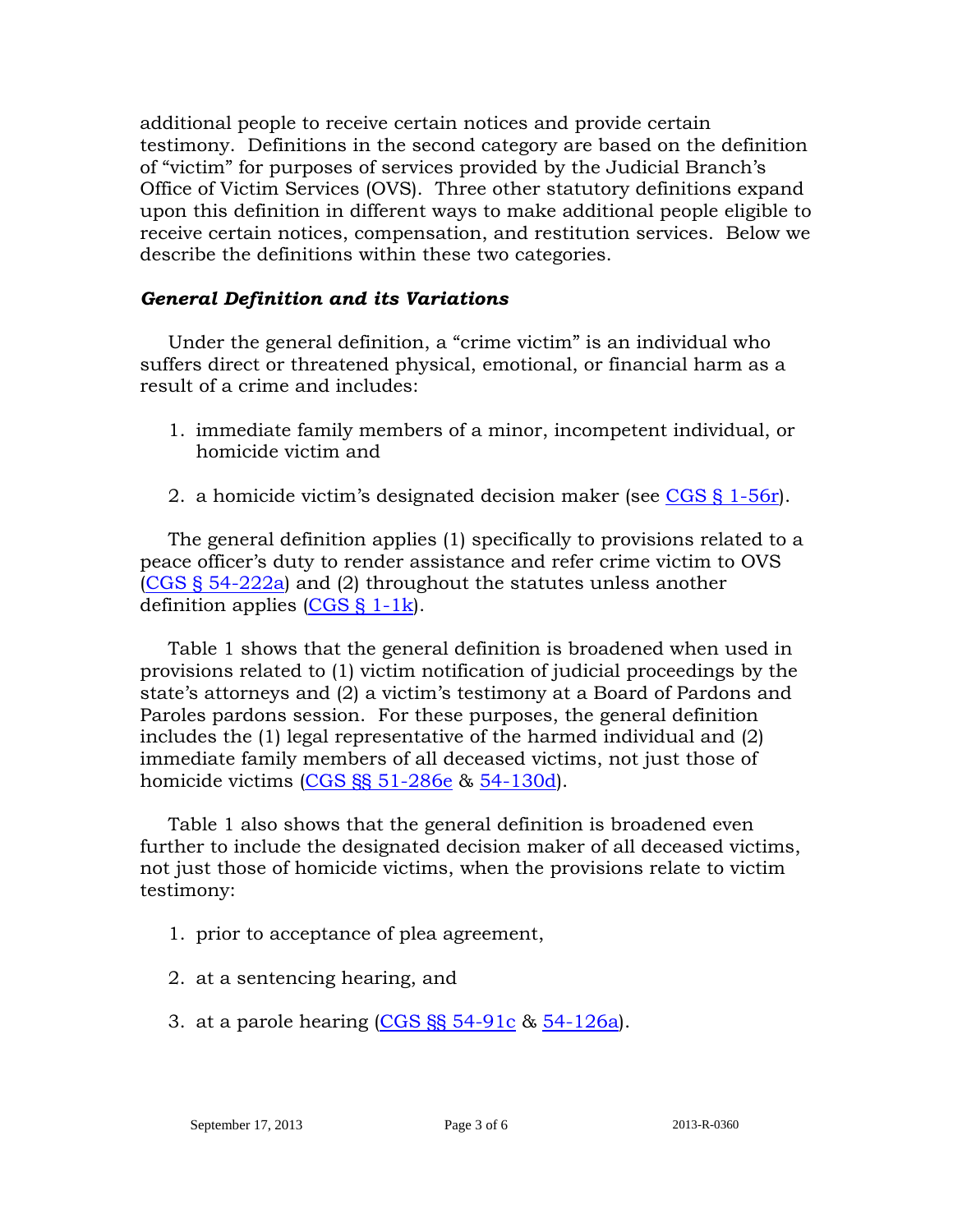#### *Victim Services Definition and its Variations*

The Judicial Branch's OVS provides certain services to crime victims. For purposes of these services, the term "crime victim" generally means a person who is injured or killed as a result of:

- 1. an attempt to prevent a crime or apprehend a suspect, or aiding or attempting to aid a police officer to apprehend a suspect;
- 2. another person's commission or attempt to commit a crime (specific provisions apply to certain motor vehicle violations, risk of injury to a child, and sex offenses); or
- 3. any federal crime involving international terrorism [\(CGS § 54-](http://cga.ct.gov/current/pub/chap_968.htm#sec_54-201) [201\(1\)](http://cga.ct.gov/current/pub/chap_968.htm#sec_54-201)).

This definition is expanded in different ways for certain purposes, as described below and in Table 1.

*Notifications.* For purposes of notifications related to offender applications for release or other relief, scheduled release dates, and certain sex offender releases, "crime victim" also includes the (1) legal representative of the harmed individual and (2) immediate family members of a deceased victim [\(CGS §§ 18-81e](http://cga.ct.gov/current/pub/chap_325.htm#sec_18-81e) & [54-226\)](http://cga.ct.gov/current/pub/chap_968.htm#sec_54-226).

**Compensation.** Under Connecticut law, OVS administers a crime victim compensation program that assists eligible crime victims recover from the financial impact of certain crime-related losses. For victim compensation purposes, all people who meet the victim services definition of "crime victim" are eligible. Other people eligible for victim compensation include:

- 1. anyone who (a) has suffered pecuniary loss as a result of a victim's personal injury and (b) is responsible for the maintenance of the victim;
- 2. the deceased victim's dependent, including any dependent child of a homicide victim who was killed by the other parent; and
- 3. anyone who suffered pecuniary loss, including funeral expenses, as a result of the victim's death [\(CGS § 54-208\)](http://cga.ct.gov/current/pub/chap_968.htm#sec_54-208).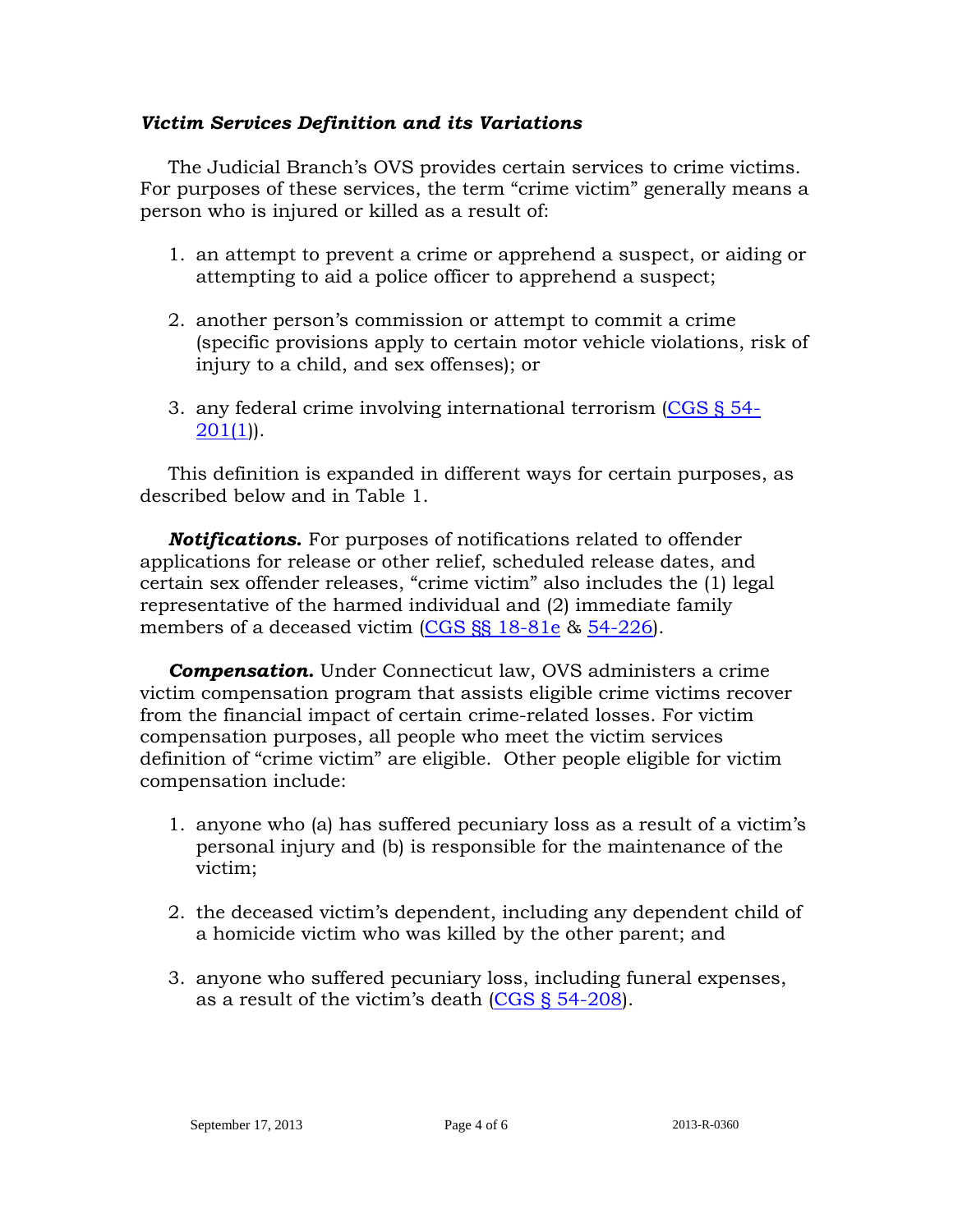*Restitution.* By law, OVS or a victim compensation commissioner may order restitution services for crime victims. This includes medical, psychiatric, psychological, social, and social rehabilitation services. Under the law, all people who meet the victim services definition of "crime victim" are eligible for restitution services. Other eligible individuals include:

- 1. family members of child abuse, sexual assault, domestic violence, and homicide victims and
- 2. children who witness domestic violence, including children who are not related to the victim [\(CGS § 54-216\)](http://cga.ct.gov/current/pub/chap_968.htm#sec_54-216).

| <b>Purpose</b>                                                                              | Applies to "victim" defined as:                                                                                                    |  |
|---------------------------------------------------------------------------------------------|------------------------------------------------------------------------------------------------------------------------------------|--|
| <b>General Definition and Variations</b>                                                    |                                                                                                                                    |  |
| Applicable (1) throughout statutes<br>unless another definition applies                     | An individual who suffers direct or threatened physical, emotional, or financial<br>harm as a result of a crime and includes:      |  |
| $(CGS \S 1-1k)$ and (2) specifically to<br>a peace officer's duty to render                 | immediate family members of a minor, incompetent individual, or homicide<br>victim and                                             |  |
| assistance and refer crime victim to<br>OVS (CGS § 54-222a)                                 | a homicide victim's designated decision maker (see CGS § 1-56r).<br>$\bullet$                                                      |  |
| Victim notification of judicial<br>proceedings by state's attorneys                         | All those covered by the general definition of "victim" described above plus:<br>the victim's legal representative or<br>$\bullet$ |  |
| $(CGS \S 51-286e)$                                                                          | a member of a deceased victim's immediate family.<br>$\bullet$                                                                     |  |
| Testimony of victim at a Board of<br>Pardons and Paroles pardons<br>session (CGS § 54-130d) | All those covered by the general definition of "victim" described above plus:<br>the victim's legal representative or<br>$\bullet$ |  |
| Testimony of victim (1) before                                                              | a member of a deceased victim's immediate family.<br>All those covered by the general definition of "victim" described above plus: |  |
| acceptance of plea agreement, (2)                                                           | the victim's legal representative,<br>$\bullet$                                                                                    |  |
| at sentencing hearing, and (3) at                                                           | a member of a deceased victim's immediate family, or<br>$\bullet$                                                                  |  |
| parole hearing                                                                              | a person designated by a deceased victim for decision making (see CGS<br>$\bullet$                                                 |  |
| (CGS §§ 54-91c & 54-126a)                                                                   | $§ 1-56r$ ).                                                                                                                       |  |
| <b>Victim Services Definition and Variations</b>                                            |                                                                                                                                    |  |
| Applicable generally to victim                                                              | An individual who is injured or killed as a result of:                                                                             |  |
| services provided by OVS and for                                                            | an attempt to prevent a crime or apprehend a suspect, or aiding or<br>$\bullet$                                                    |  |
| certain other purposes                                                                      | attempting to aid a police officer to apprehend a suspect;                                                                         |  |
| $(CGS \S 54-201(1))$                                                                        | another person's commission or attempt to commit a crime (specific<br>$\bullet$                                                    |  |
|                                                                                             | provisions apply to certain motor vehicle violations, risk of injury to a child,<br>and sex offenses); or                          |  |
|                                                                                             | any federal crime involving international terrorism.                                                                               |  |
|                                                                                             | "Personal injury" means (1) actual bodily harm and mental anguish which is the                                                     |  |
|                                                                                             | direct result of bodily injury including pregnancy and any related condition or (2)                                                |  |
|                                                                                             | injury to a guide dog or assistance dog owned or kept by a blind or disabled                                                       |  |
|                                                                                             | person (CGS § 54-201(2)).                                                                                                          |  |
| Notification of offender applications                                                       | All those described under the definition of "victim" for purposes of victim                                                        |  |
| for release or other relief,                                                                | services above plus:                                                                                                               |  |
| scheduled release dates, and                                                                | the victim's legal representative or<br>$\bullet$                                                                                  |  |
| certain sex offender releases                                                               | a member of a deceased victim's immediate family.<br>$\bullet$                                                                     |  |
| (CGS §§ 18-81e & 54-226)                                                                    |                                                                                                                                    |  |

## **Table 1: Definitions of "Crime Victim"**